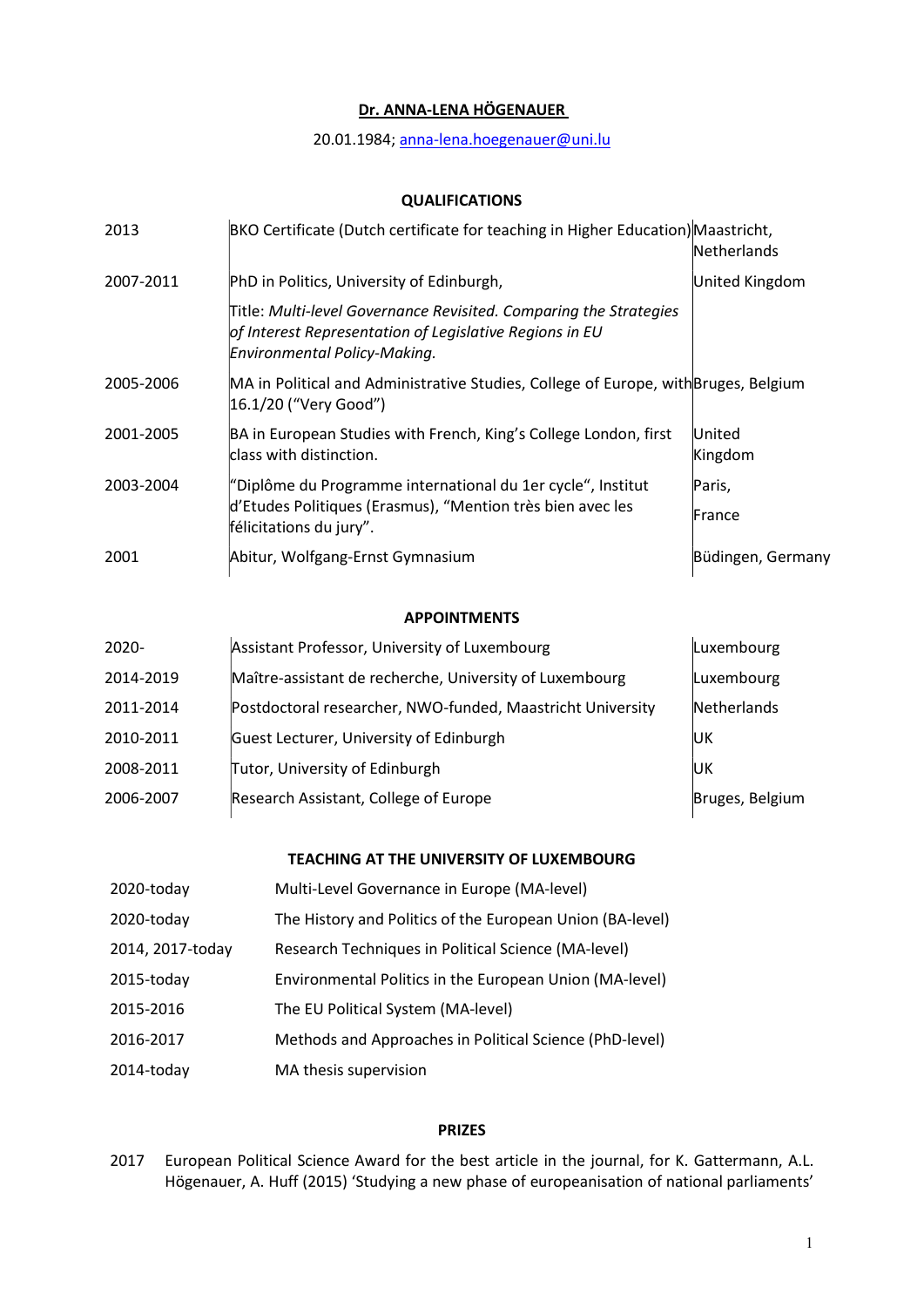European Political Science, Vol. 15, 89-107. The selection is performed by the European Consortium for Political Research (ECPR) and the academic publisher Palgrave Macmillan.

2016 PADEMIA Award for Outstanding Research in the Field of Parliamentary Democracy in Europe: For the first monograph on the role of parliamentary administrations in the EU (Palgrave, 2016)

#### FUNDING

- 2021-2025 AFR Doctoral Grant: Henriette Heimbach writing on "A new form of interparliamentary cooperation – An analysis of the establishment" of the Franco-German Parliamentary Assembly
- 2018-2021 PI for Luxembourg: Challenges to Democracy and Social Life in European Small States (C2ESS) (Erasmus+ Network)
- 2018-2022 Jean Monnet Centre (Robert Schumann Institute)
- 2017-2019 Negotiating Brexit (ESRC-funded network)
- 2017-2020 PI for Luxembourg: VIADUCT Network on EU-Turkey relations (Jean Monnet network).
- 2013-2016 PI for Luxembourg: Erasmus Network PADEMIA (Parliamentary Democracy in Europe): Steering group member and work package leader.
- 2011-2014 NWO-funded postdoctoral researcher for the OPAL project (Observatory of Parliaments after the Lisbon Treaty) (NWO = Dutch research council).
- 2007-2010 School of Social and Political Studies Graduate School Scholarship, University of Edinburgh
- 2005-2006 MA scholarship for the College of Europe, Bundesministerium für Bildung und Forschung

#### EDITORSHIPS

- 2020- Associate Editor of Political Reserach Exchange (PRX)
- 2020- Co-editor of the Routledge book series Small State Studies
- 2019- Editorial Board of Politics and Governance
- 2017-2020 Editor of the VIADUCT Student Paper Series, co-editor of the VIADUCT Policy Paper Series, co-editor of the VIADUCT Teaching Paper Series
- 2013-2016 Co-editor of the OPAL Online Paper Series
- 2012-2015 Book reviews editor for Regional and Federal Studies

#### LIST OF PUBLICATIONS

#### Books and Special Issues

G. Abels, A.L. Högenauer (eds.) (2018), Regional Parliaments Effective Actors in EU Policy-Making? (Oxford: Routledge).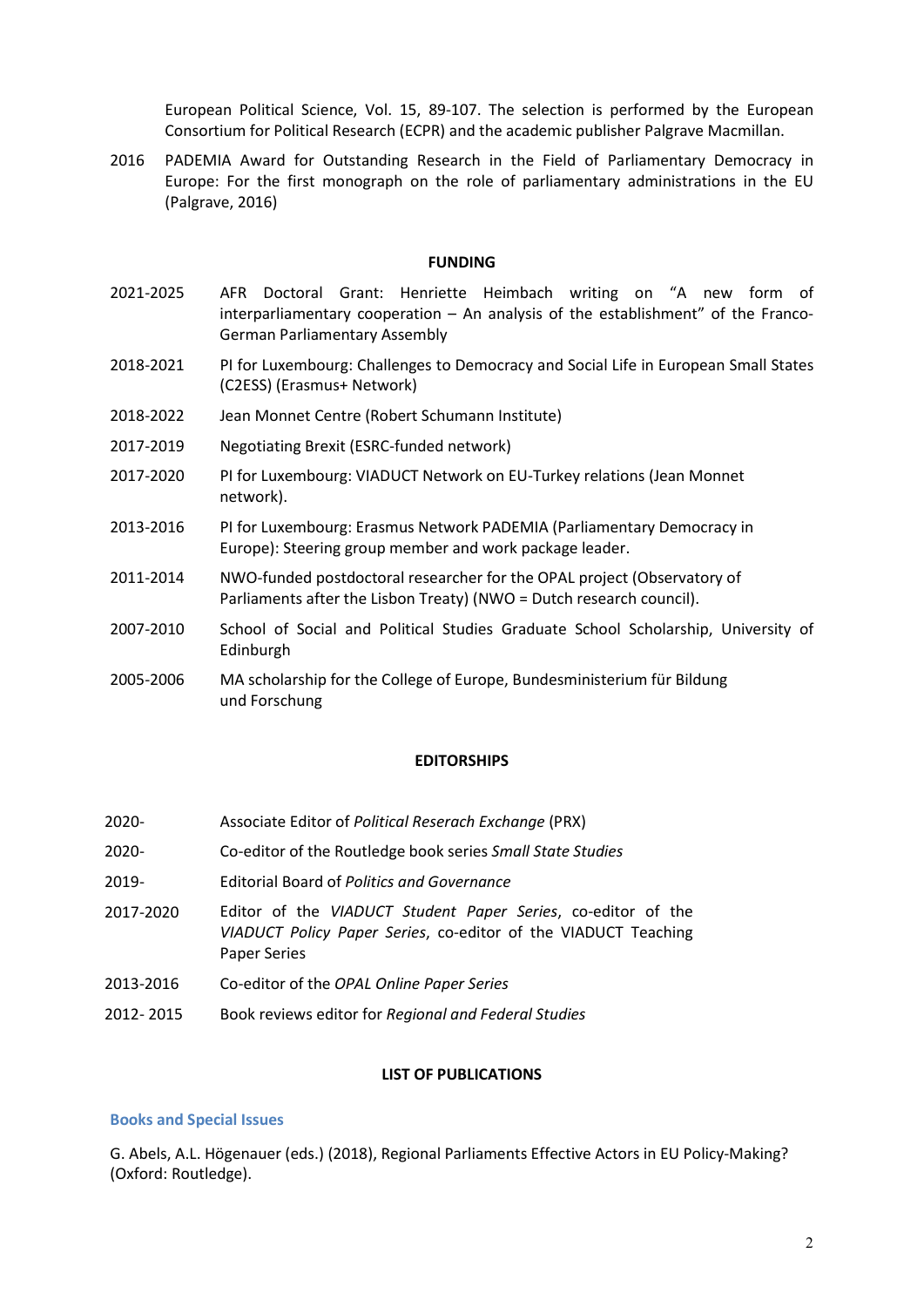A.L. Högenauer, G. Abels (eds.) (2017), Regional Parliaments in the EU Multi-Level Parliamentary System, Journal of Legislative Studies, Vol 23(2).

A.L.Högenauer, C.Neuhold, T. Christiansen (2016), Parliamentary Administrations in the European Union (London: Palgrave). – winner of the 2016 Pademia Research Award.

#### Peer-Reviewed Articles

A.L. Högenauer (2019), The Politicisation of the ECB and the Bundestag. Politics & Governance, 7:3, 291-302.

A.L. Högenauer, D. Howarth (2019), The democratic deficit and European Central Bank crisis monetary policies, Maastricht Journal of European and Comparative Law, 26(1), 82-94.

A.L. Högenauer, D. Howarth (2018), The Parliamentary Scrutiny of Euro Area National Central Banks, Public Administration, 97(3), 576-589.

P. Bursens and A.L. Högenauer (2017), Regional parliaments in the EU multilevel parliamentary system, Journal of Legislative Studies, Vol. 23(2), 127-43.

A.L. Högenauer (2017), Regional Parliaments Questioning EU Affairs, Journal of Legislative Studies, Vol. 23(2), 183-99.

A.L. Högenauer, G. Abels (2017), Conclusion: Regional Parliaments – A Distinct Role in the EU?, Journal of Legislative Studies, Vo. 23(2), 260-73.

A.L. Högenauer (2017) The European Parliament in Times of Crisis: Transnationalism under Pressure? Journal of Contemporary European Research, 13(2), 1091-1108.

C. Neuhold, A.L. Högenauer (2016), "An Information Network of Officials? Dissecting the Role and Nature of the Network of Parliamentary Representatives in the EP", Journal of Legislative Studies, 237-56.

A.L. Högenauer, D. Howarth (2016), Unconventional Monetary Policies and the European Central Bank's Problematic Democratic Legitimacy, Zeitschrift für öffentliches Recht, 71(2), 425-48.

A.L. Högenauer (2016), Luxembourg's EU Council Presidency: Adapting Routines to New Circumstances, Journal of Common Market Studies, 54s1, 91-100.

Gattermann K., Högenauer A.L., Huff A. (2015), "research note: studying a new phase of europeanisation of national parliaments", European Political Science, 15: 89-107.

A.L. Högenauer, C. Neuhold (2015), "National Parliaments after Lisbon: Administrations on the Rise?" West European Politics, 38(2), 335-354.

A.L. Högenauer (2015), "The Limits of Territorial Interest Representation in the European Union", Territory, Politics, Governance, 3(2), pp. 147-66.

A.L. Högenauer (2014), "Formal Rules and Informal Cooperation: Intergovernmental Relations in Domestic European Policy-Making in Comparative Perspective", Regional and Federal Studies, 24(3), 321-340, 19 pages.

A.L. Högenauer (2014), "All by Themselves? Legislative Regions and the Use of Unmediated Access to the European Level", European Political Science Review. 6(3), 451-75.

T. Christiansen, A.L. Högenauer and C. Neuhold (2014), National Parliaments in the Post-Lisbon European Union: Bureaucratization rather than Democratization?, Comparative European Politics, 12(2), pp. 121-40.

K. Gattermann, A.L. Högenauer, A. Huff (2013), "National Parliaments After Lisbon: Towards Mainstreaming of EU Affairs?" OPAL Online Paper No. 13/2013.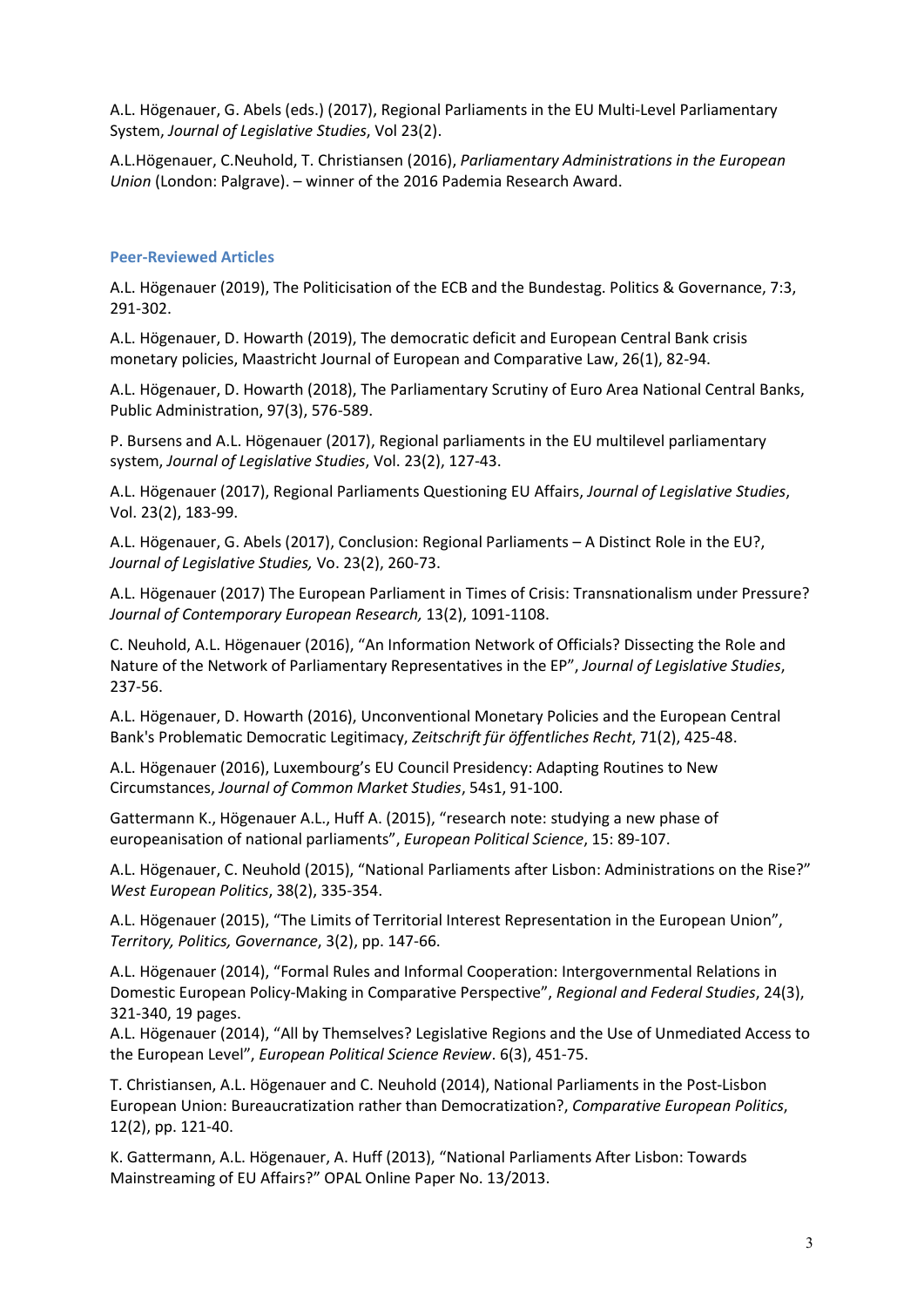A.L. Högenauer, C. Neuhold (2013), National Parliaments after Lisbon: Administrations on the Rise? OPAL Online Paper No. 12/2013.

A.L. Högenauer (2008), "The Impact of the Lisbon Reform Treaty on Regional Engagement in EU Policy-Making - Continuity or Change?", European Journal of Law Reform, 2008, Vol. X, No. 4, pp. 535-555.

### Book Chapters

Högenauer A.L. (2020). Die Auswirkungen der Coronakrise auf die parlamentarische Demokratie in Luxemburg. In: G. Mein, J. Pause (eds.). The Ends of Humanities - Volume 2: Self and Society in the Corona Crisis. Esch-sur-Alzette: Melusina Press. https://www.melusinapress.lu/read/dieauswirkungen-der-coronakrise-auf-die-parlamentarische-demokratie-inluxemburg/section/62fefe27-5238-4dad-9384-4a0ac6082ebe.

Harmsen R. and Högenauer A.L. (2020). Luxembourg and the European Union. In: Encyclopedia of European Union Politics. Oxford: Oxford University Press.

Högenauer, A.L. (2020). Luxembourg: History. In: Western Europe 2021 (23rd edition). Oxford: Routledge. pp 460 – 463.

Högenauer, A.L. (2019). Regions and the parliamentarisation of EU governance: is the Early Warning System the solution? In G., Abels & J., Battke (Eds.), Regional Governance in the EU: Regions and the Future of Europe. Cheltenham, UK: Edward Elgar. (pp. 194-210)

Högenauer, A.L. (2019). Research into Parliamentary Administrations in EU Affairs: Quo Vadis? In: N. Fahrat, P. Poirier (eds.), Democratie(s), Parlementarisme(s) et Légitimité(s), Larcier, p.143-162.

Buth V., Högenauer AL., Kaniok P. (2019) The Scrutiny of Brexit in National Parliaments: Germany, Luxembourg and the Czech Republic Compared. In: Christiansen T., Fromage D. (eds) Brexit and Democracy. European Administrative Governance. Palgrave Macmillan, Cham

A.L. Högenauer (2018), Luxembourg and the EU: How to integrate in the face of diversity. In: Kaeding M., Pollack J. and Schmidt P., The Future of Europe: Views from the Capitals, Palgrave Macmillan,

P. Bursens and A.L. Högenauer (2018), Regional parliaments in the EU multilevel parliamentary system, Oxford: Routledge, 127-43.

A.L. Högenauer (2018), Regional Parliaments Questioning EU Affairs, Oxford: Routledge, 183-99.

A.L. Högenauer, G. Abels (2018), Conclusion: Regional Parliaments – A Distinct Role in the EU?, Oxford: Routledge 260-73.

A.L. Högenauer (2017), Brexit through the eyes of Luxembourg. In: Negotiating Brexit: What do the UK's negotiating partners want?. Published by the ESRC, pp. 29-31.

A. Pegan, A.L. Högenauer (2016) "The Role of Parliamentary Administrations in Interparliamentary Cooperation", in: N. Lupo, C. Fasone (eds.), Interparliamentary Cooperation in the Composite European Constitution, Hart Publishing, London.

A.L. Högenauer (2016), "The Principle of Subsidiarity after Lisbon: Towards a Sustainable System of EU Multi-Level Governance", in: N. Papakostas, N. Passamitros (eds.), EU: Beyond the Crisis. A Debate on Sustainable Integrationism, Ibidem-Verlag, Hannover

A.L. Högenauer (2015) "The Scottish Parliament – An Active Player in a Multi-level European Union?" in G. Abels and A. Eppler (eds.), Subnational Parliaments in an EU Multi-level Parliamentary System: Taking Stock of the Post-Lisbon Era, Studienverlag Innsbruck und Transaction Publishers New Jersey, USA, Foster Europe International Studies Series vol. 3.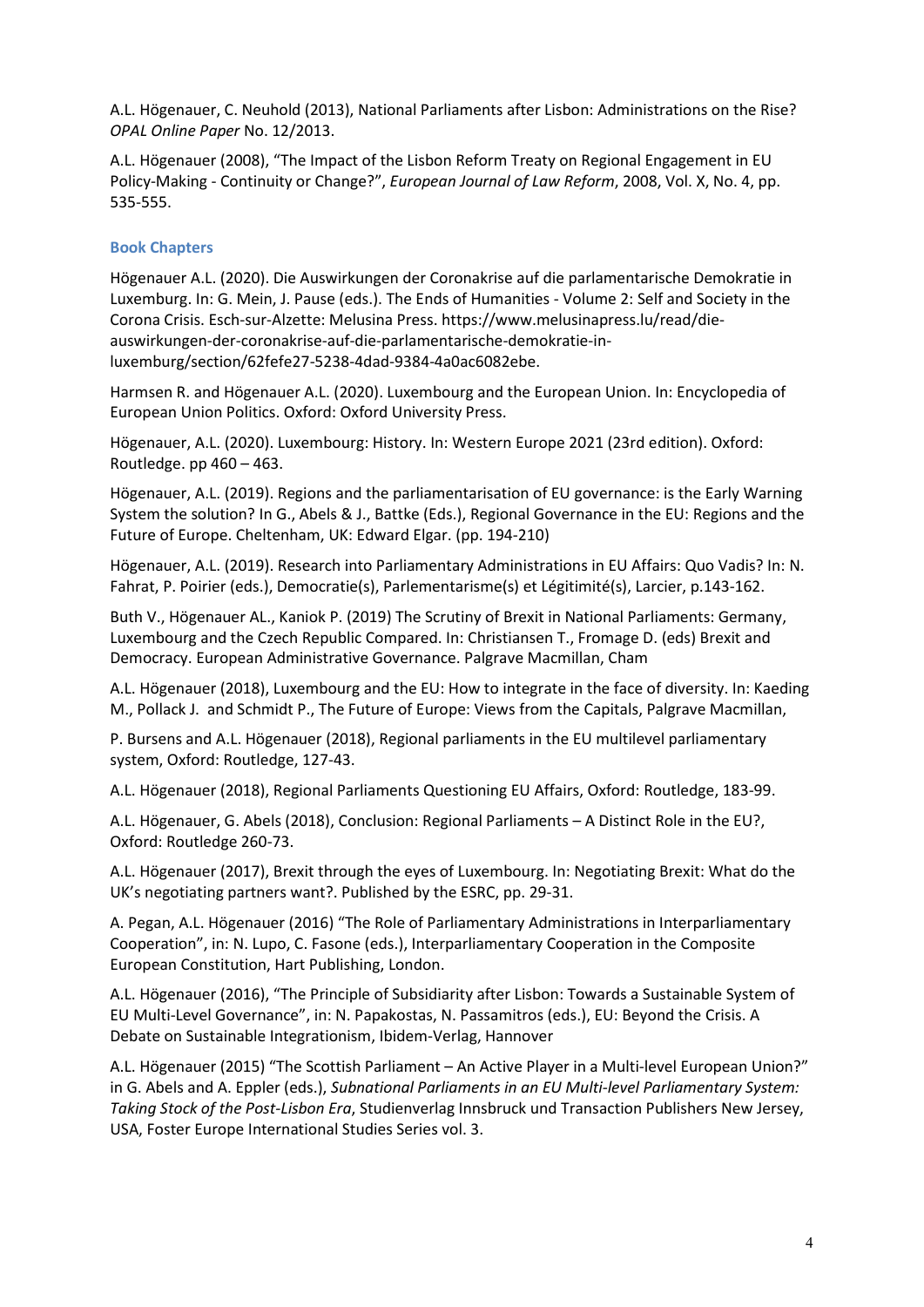A.L. Högenauer, T. Christiansen (2015), "The Role of Parliamentary Administrations in the EU", in: C. Heffler, C. Neuhold, O. Rozenberg, J. Smith, The Palgrave Handbook on National Parliaments and the European Union, Palgrave.

A.L. Högenauer (2015), "The Dutch Parliament", in: C. Heffler, C. Neuhold, O. Rozenberg, J. Smith, The Palgrave Handbook on National Parliaments and the European Union, Palgrave.

G. Vara Arribas, A.L. Högenauer (2015), "Legislative Regions after Lisbon: A New Role for Regional Assemblies?" in: C. Heffler, C. Neuhold, O. Rozenberg, J. Smith, The Palgrave Handbook on National Parliaments and the European Union, Palgrave.

A.L. Högenauer (2012), "Regional Level Policies and EU Policy-Making – The Case of Scottish Flood Risk Management", in H. Bruyninckx, S. Happaerts and K. Van den Brande (eds.), The Heartbeat of Sustainable Development - Subnational Policies and Multi-Level Interactions, Palgrave.

A.L. Högenauer, M. Friedel (2008), "The EU and Russia: Strategic or Short-Sighted Partnership", in Dieter Mahncke and Sieglinde Gstöhl (eds.), Europe's Near Abroad: Promises and Prospects of the EU's Neighbourhood Policy, P.I.E.-Peter Lang.

## Online Papers

Högenauer A.L. (18/11/2019), Parliamentary Administrations in EU Politics: The Sources and Impact of Diversity. Available at SSRN: https://ssrn.com/abstract=3489129.

Högenauer A.L. (4/11/2019), The 2019 European Parliament Elections in Luxembourg in the Context of Past Elections. Available at SSRN: https://ssrn.com/abstract=3480491 or http://dx.doi.org/10.2139/ssrn.3480491.

## Recent Professional Publications, Media Appearances, Outreach

- L'essentiel Radio (17/09/2020) Réprise des négotiations sur le Brexit. https://soundcloud.com/lessentiel-radio/sets/reprises-des-negociations-sur-le-brexit.
- De Reporter (8/08/2020) Luxemburgs Rolle in der EU. https://www.reporter.lu/reporter-podcastde-briefing-luxemburgs-rolle-in-der-eu/.
- Helsingin Sanomat (Finnish newspaper) (25/07/2020). Luxemburg painoi koronatartunnat jo kertaalleen nollaan – nyt asukasluvultaan Helsingin kokoisessa pikkuvaltiossa todetaan sata tartuntaa päivässä (on the response of the Luxembourgish government to the Covid crisis). https://www.hs.fi/ulkomaat/art-2000006581757.html
- Phoenix (German TV) (17-19/07/2020). Twice daily commentary on the EU summit on the multiannual financial framework and the Covid-19 Recovery Fund. For example: https://www.youtube.com/watch?v=GBGrKbHYK1A; https://www.youtube.com/watch?v=4kMGW1TB\_ww; https://www.youtube.com/watch?v=6vq-ZJXKuEI.
- Uni.lu frontpage: Anna-Lena Högenauer (24/03/2020), Notstand in Luxemburg: Wieso, weshalb, warum? (about the Covid state of emergency), wwwde.uni.lu/universite/actualites/a\_la\_une/notstand\_in\_luxemburg\_wieso\_weshalb\_warum
- Luxemburger Wort (28/02/2020). Eurobarometer: ständig im Umfragehoch. https://www.wort.lu/de/politik/eurobarometer-staendig-im-umfragehoch-5e593646da2cc1784e3572a4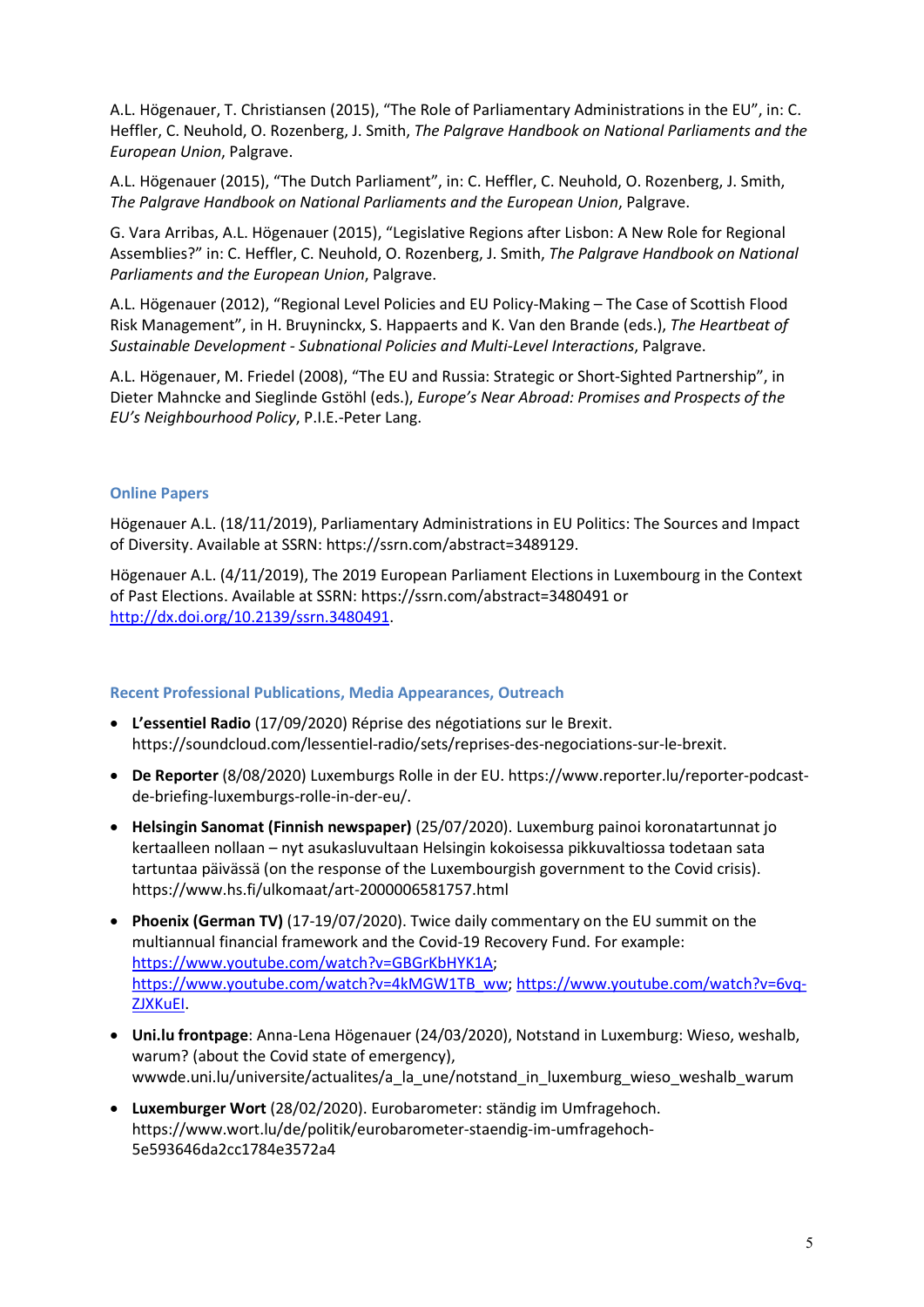- Phoenix (German TV) (1/02/2020). Phoenix vor Ort-> on the day after Brexit. https://www.youtube.com/watch?v=7ic\_b6Mv4JU; https://www.youtube.com/watch?v=jz8EBX2VLp8.
- Phoenix (German TV) (31/01/2020). Phoenix vor Ort; Phoenix der Tag -> on Brexit-Day. https://www.youtube.com/watch?v=7ic\_b6Mv4JU.
- Phoenix (German TV) (13/01/2020). On the oath of the European Commission President and Commissioners in Luxembourg. https://www.youtube.com/watch?v=KDcDd2Fzp5I; https://www.youtube.com/watch?v=UlKjyQuxWbU
- Phoenix (German TV) (12+13/12/2019). Live commentary on the UK general elections and discussion of results the following day. For example: https://www.youtube.com/watch?v=69YpsV4g9MU
- Phoenix (German TV) (first broadcast 16/10/2019). Report: Juncker Ein Leben für Europa. (main expert in the report). https://www.youtube.com/watch?v=ccW-sTEWWXc
- Phoenix (German TV) (25/09/2019), expert talk on Brexit and the Supreme Court judgement that the prorogation of the British parliament was illegal. https://www.youtube.com/watch?v=V5P2O97e460; https://www.youtube.com/watch?v=RPG289cNgrg and https://www.youtube.com/watch?v=qm3yWWrKPRk.
- Luxembourg Times (02/09/2019), Schmit says 'no doubt' he will take seat in European Commission (by K. Oglesby and H. Pritchard), based on interview with A.L. Högenauer. https://luxtimes.lu/european-union/38333-schmit-says-no-doubt-he-will-take-seat-in-europeancommission.
- Phoenix (German TV) (16/07/2019), expert talk on the speech of Ursula Von der Leven to become Commission President; https://www.youtube.com/watch?time\_continue=3&v=CH0\_b9LBE5M and https://www.youtube.com/watch?v=XsZk6Li-FCs&feature=youtu.be.
- Radio 100komma7.lu (29.05.2019), CSV-Wahlprogramm ouni klore Profil, https://www.100komma7.lu/article/aktualiteit/csv-wahlprogramm-ouni-klore-profil. Interview on European Parliament elections in Luxembourg.
- Forum für Politik, Gesellschaft und Kultur (May 2019), Das Vereinigte Königreich und die Europäische Union: Geschichte einer komplexen Beziehung, No. 395, p.35-38.
- RTL.lu (15.01.2019), Brittescht Parlament: Brexit-Accord vun der Regierung massiv refuséiert, Mësstrauensvott e Mëttwoch, interview on Brexit with A.L. Högenauer.
- RTL.lu (15.01.2019), Decisive Vott am Parlament Déi ganz EU kuckt haut op London, article based on an interview on Brexit with A.L. Högenauer. http://www.rtl.lu/international/europa/1292482.html
- World Politics Review (14.12.2018), The Roadblocks Facing Bettel's Ambitious Second-Term Agenda in Luxembourg, Interview on the 2nd Bettel government, https://www.worldpoliticsreview.com/trend-lines/27006/the-roadblocks-facing-bettel-sambitious-second-term-agenda-in-luxembourg.
- RTL.lu (13.12.2018), Invité vun der Redaktioun Interview on Brexit, http://radio.rtl.lu/emissiounen/den-invite-vun-der-rtl-redaktioun/1279856.html
- WDR5, "Europamagazin", 4.12.2018, https://www1.wdr.de/mediathek/audio/wdr5/wdr5 europamagazin/audio-wdr--europamagazin-ganze-sendung--310.html, Interview on populism in Luxembourg.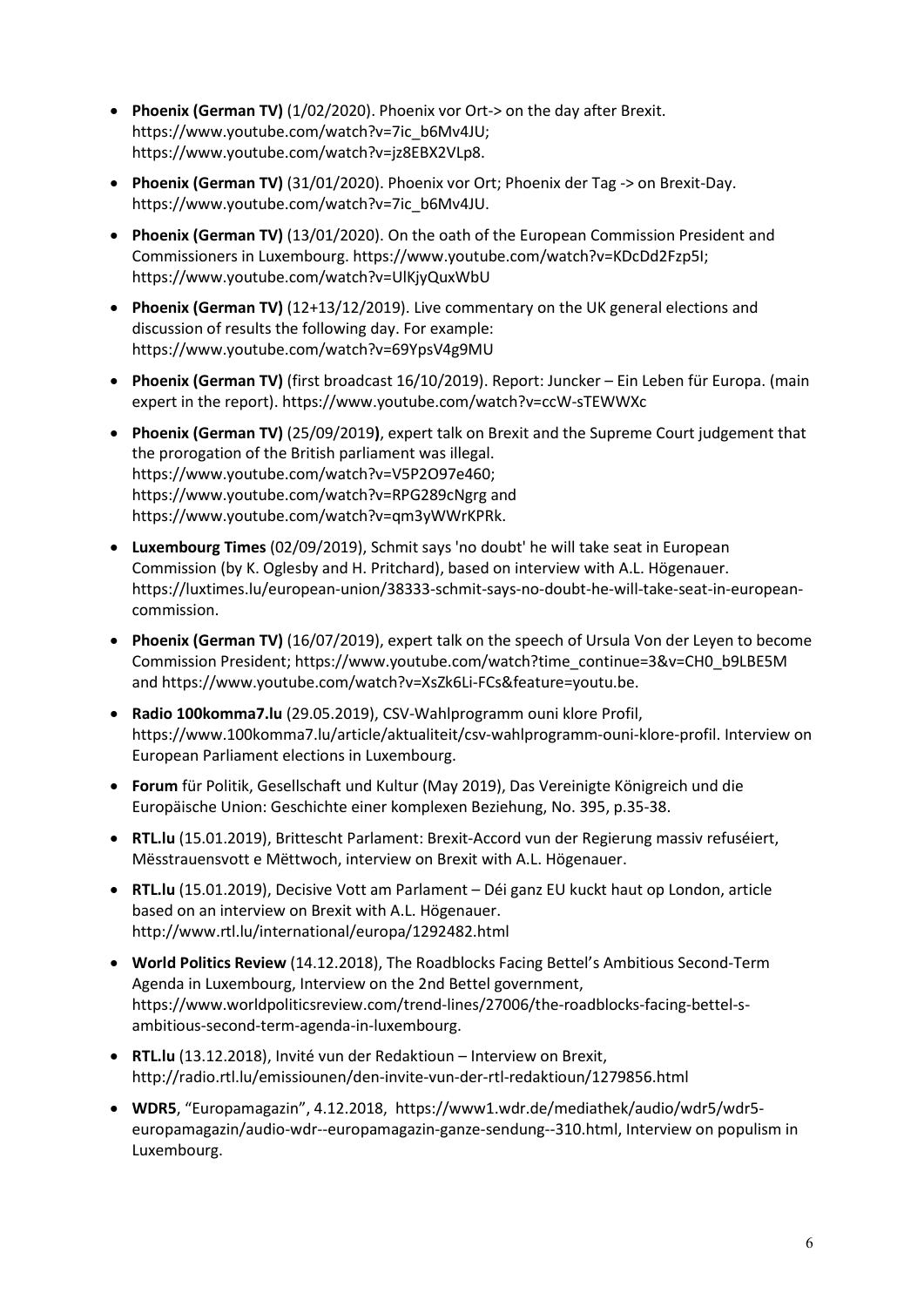- Jon Henley in The Guardian (24.11.2018), "So will Europe miss the UK when it's gone? Probably not", interview on Luxembourg and Brexit.
- SR-2 Radio (15.10.2018), "Vermutlich wird Xavier Bettel sich halten können", interview on the Luxembourgish elections. https://www.sr.de/sr/sr2/themen/politik/20181015\_interview\_hoegenauer\_ueber\_luxemburg\_w ahl100.html
- SR-2 Radio (9.10.2018), Ein neues Projekt für Luxemburg?, interview on the Luxembourgish elections. https://www.ardmediathek.de/radio/Kontinent/Ein-neues-Projekt-f%C3%BCr-Luxemburg/SR-2-KulturRadio/Audio-Podcast?bcastId=1800&documentId=56799272
- RSI blog: Brexit Seen from Luxembourg, http://rsiblog.blogactiv.eu/2018/01/08/brexit-seen-fromluxembourg-by-anna-lena-hogenauer/, 08/01/2018.
- Paperjam (10.10.2017), Les acteurs economiques Catalans sont inquiets (interview), http://paperjam.lu/news/les-acteurs-economiques-catalans-sont-inquiets
- RTL.lu (25.09.2017): Invité vun der Redaktioun interview on the German elections.
- RTL.lu (29.03.2017): Invité vun der Redaktioun interview on Brexit.
- Luxemburger Wort (28.06.2017), Should the UK pay an EU divorce bill, by Roxana Mironescou.
- New York Times (28/01/2017), The Questions That Could Reshape a Worried Europe in 2017, by Rick Gladstone.
- RTL.lu (6/07/2016), Invité de la Rédaction (Brexit), http://radio.rtl.lu/programm/#/2016-07-06/4.
- RTL.lu (06/07/2016), Invité vun der Redaktioun (Artikel), http://radio.rtl.lu/emissiounen/deninvite-vun-der-rtl-redaktioun/928104.html
- RTL.lu (28.06.2016), Brite wëlle sech mat Brexit-Verhandelungen net Presséieren, (includes an interview with A.L. Högenauer), www.rtl.lu/international/europa/924878.html.
- Paperjam.lu (28.06.2016), Le Royaume-Uni a beaucoup à perdre, (based on an interview with A.L. Högenauer), http://paperjam.lu/news/le-royaume-uni-a-beaucoup-a-perdre
- Radio.rtl.lu (27.06.2016), Brexit oder awer net. (Interview with A.L. Högenauer)
- Högenauer, A.L. (22.06.2016), Le moindre perdant en cas de Brexit, paperjam.lu: http://paperjam.lu/news/le-moindre-perdant-en-cas-de-brexit.
- Paperjam.lu (4 April 2016): Raviver l'esprit européen, depuis Luxembourg, http://paperjam.lu/news/raviver-lesprit-europeen-depuis-luxembourg.
- Invited by the Press Service of the Luxembourgish Government to give a talk on EU-Russia relations during a visit to Luxembourg by Russian journalists, 4.12.2015.
- A.L. Högenauer, C. Neuhold (April 2015), Parliamentary Administrations: An Important Pillar in the Parliamentary Scrutiny of EU Affairs, (Blog), Democratic Audit, http://www.democraticaudit.com/, 2 April 2015.
- Tageblatt (19.11.2014), Separatisten gegen den Austritt. Großbritannien: Schotten könnten für EU-Verbleib sorgen, (article on the contributions of A.L. Högenauer to a Roundtable of the Luxembourgish Foreign Ministry and the Institute Pierre Werner).
- Europaforum (17.11.2014), "Penser l'Europe" Quatre experts ont discuté des séparatismes à l'intérieur de différents Etats membres de l'UE et leur impact sur le futur de l'Union. (article includes contribution of A.L. Högenauer to the Roundtable of the Luxembourgish Ministry of Foreign Affairs and the Institut Pierre Werner),

http://www.europaforum.public.lu/fr/actualites/2014/11/conf-cercle-separatismes/index.html.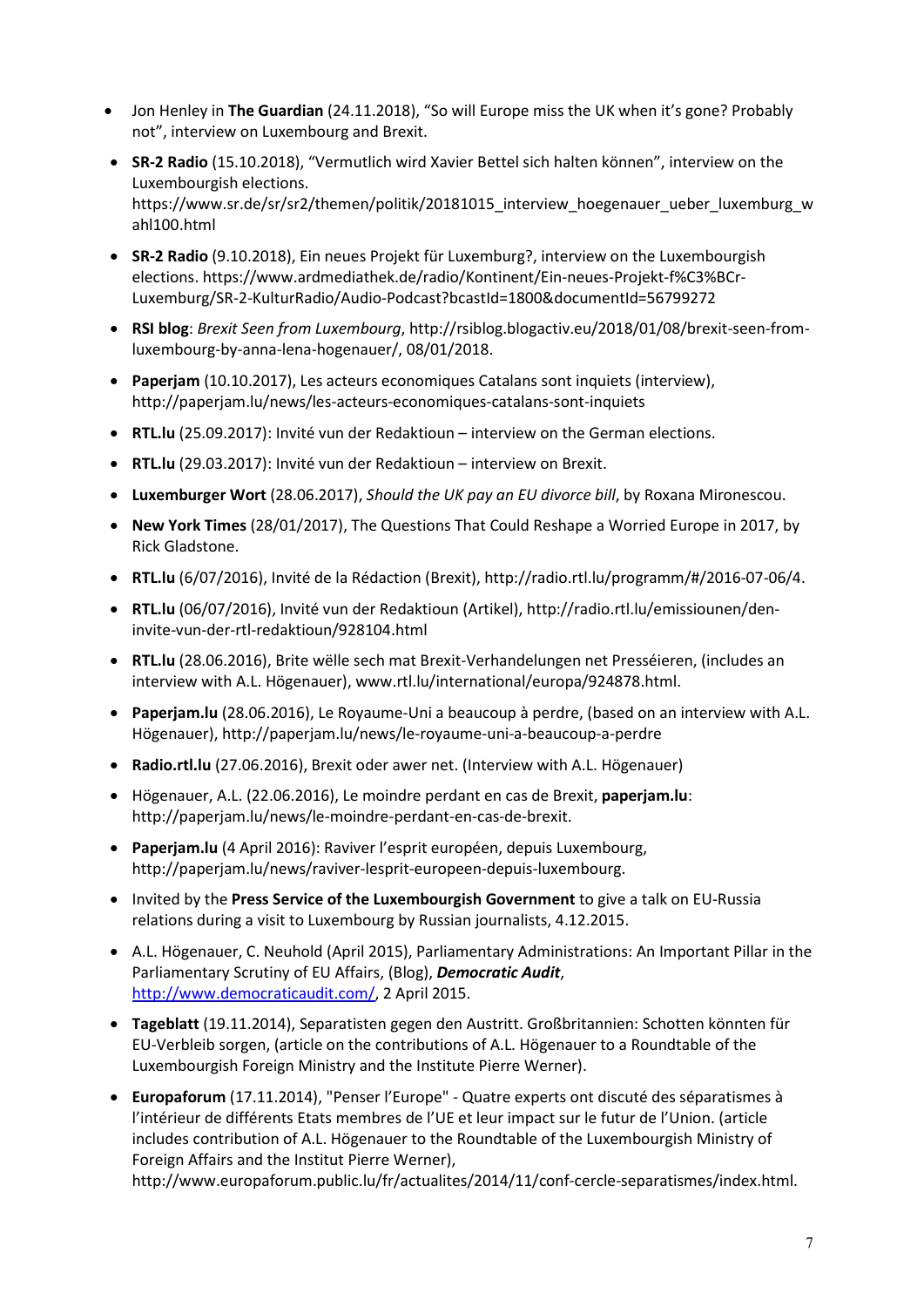- Ministère des Affaires étrangères, Institut Pierre Werner, Round table Discussant : "Les séparatismes dans l'UE - Que nous disent-ils sur l'état intérieur des Etats membres concernés et le futur de l'UE?", 17 November 2014.
- Luxembourg Institute for European and International Studies, table ronde «Evaluation des résultats des élections européennes», 5 juin 2014.

# Consultancy activities

- Briefing of the British Embassy in Luxembourg, the British foreign office team for the Benelux and the British foreign office team for Western and Southern Europe on Luxembourgish politics, Luxembourg in EU politics and Luxembourg's position on Brexit, 24 April 2018.
- FEUTURE (2017), EU 28 Country Report: Luxembourg, on EU-Turkey relations.
- Written evidence: House of Lords European Union Committee call for evidence on the role of national parliaments in the EU (with C. Neuhold), 26 September 2013.
- Evidence to the Monday Morning Meeting of the representatives of the national parliaments in Brussels, 6 May 2013.
- Expert's meeting of the Konrad-Adenauer-Stiftung: Participation on Parliamentary Scrutiny of European Affairs, London, 12 November 2012.
- A.L. Högenauer (2012), OPAL Country Report The Dutch Parliament in EU Affairs, www.opaleurope.org/index.php?option=com\_content&view=article&id=94&Itemid=128.
- Federal Trust Workshop on "Parliaments and the European Union Representative Democracy after the Lisbon Treaty", 6 July 2011: Presentation on "National Parliaments after Lisbon: Can they make the Union more democratic?"

## Invited Talks

- Hochschule für öffentliche Verwaltung Kehl, The Role of Parliamentary Administrations in EU Decision-making. 16/01/2020.
- Europa-Institut der Universität des Saarlandes; Europäischen Akademie Otzenhausen: Opening Speech at the European Summer Academy, 5/08/2019.
- Maastricht University, European Environment Policy, 20.03.2018
- Trier, ERA Academy of European Law, lecture on "National Parliaments in the EU Decision-Making Process", 19 June 2017.
- Edinburgh University, Democratic decision-making in the EU: What can national and regional parliaments contribute?, 3 February 2017
- Innsbruck University, 'Subnationale Parlamente in der Europäischen Union: Möglichkeiten und Grenzen', 17 January 2017.
- Trier, ERA Academy of European Law, lecture on "National Parliaments in the EU Decision-Making Process", 23 June 2016.
- Tübingen University, Welche Rolle(n) spielen subnationale Parlamente in der EU?, 1 June 2016.
- Tübingen University, Europas Mehr-Ebenen-System: Ein Europa der Regionen?, 27 November 2015.